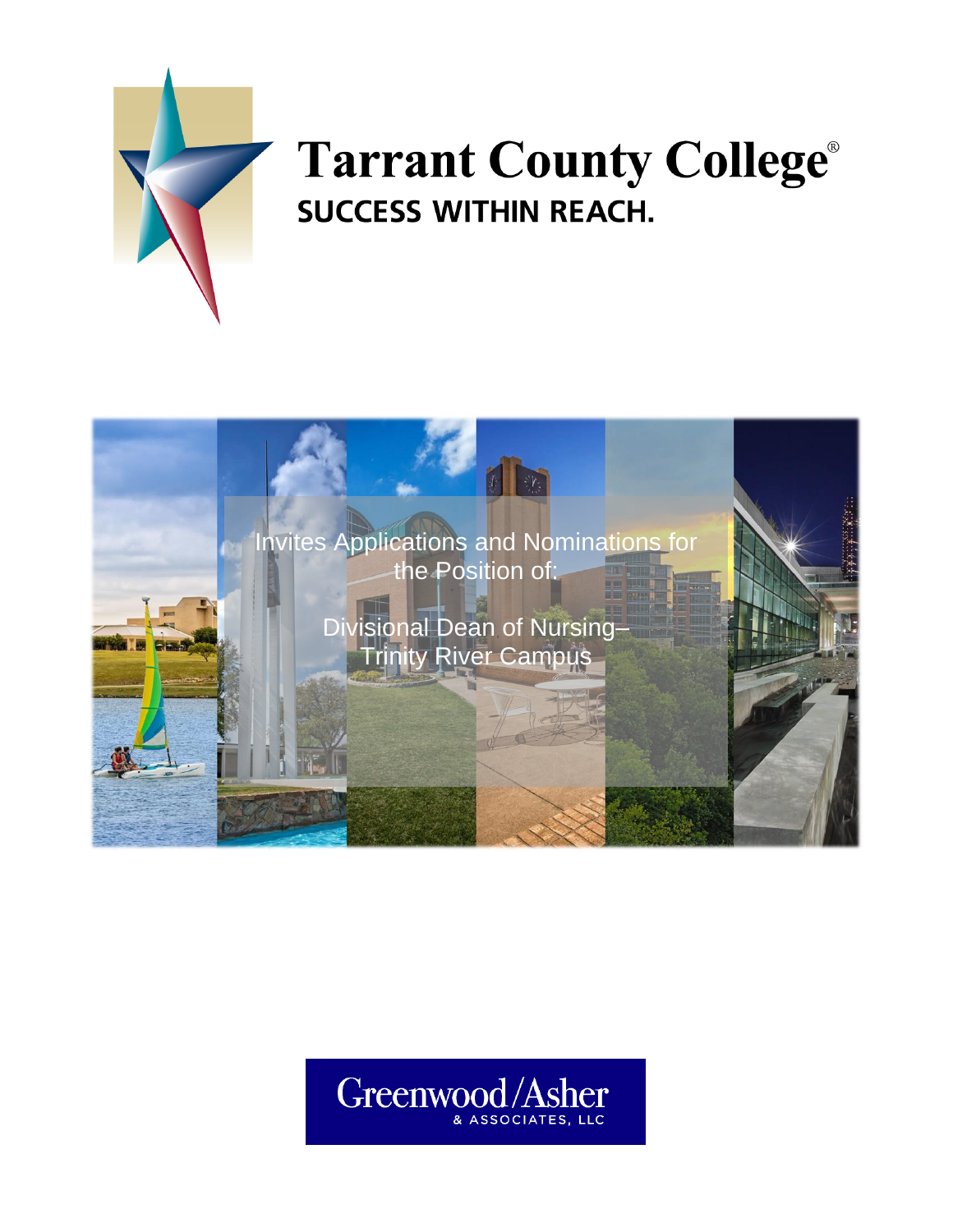## The Opportunity

Tarrant County College (TCC) invites applications and nominations for the position of Divisional Dean of Nursing at Tarrant County College – Trinity River Campus. Reporting to the Vice President for Academic Affairs (VPAA), the Divisional Dean of Nursing is responsible for leading faculty and sustaining a student-centered academic culture that promotes collaboration,

innovation, excellence, and integrity in teaching. This leadership position serves as the first level of academic administration for credit and non-credit programming for the campus, including program development and assessment. Additionally, the dean manages the division budget, teaching and learning assessment, and works in concert with the VPAA to recommend faculty appointment, professional development, academic student support (i.e., library, learning centers), and evaluation in adherence to College policy and procedures.



#### The Role of the Divisional Dean of Nursing

Representative duties and responsibilities of the Divisional Dean of Nursing role include, but are not limited to, the following:

- Assists and advises the Vice President for Academic Affairs regarding students, personnel, or resource management concerns in a timely manner;
- Establishes and follows through on a course of action for self or others to assure accomplishment of assigned objectives at the level expected for the position;
- Ensures fiscal responsibility in the development and management of the schedule of classes and resource management in assigned budgets; monitor spending and approve expenditures according to established policies and procedures;
- Collaborates with secondary school partners to coordinate course offerings and other partnership initiatives;
- Collaborates with university partners in support of initiatives such as articulation agreements;
- Directs and manages course schedules and teaching assignments following the College's policies and procedures;
- Supports faculty excellence in instruction to ensure student success;
- Collaborates with instructional leaders throughout the College on initiatives and operations;
- Tracks and analyzes student performance, enrollments, and learning outcomes to make informed decisions regarding the status of academic programs and resource management (e.g., personnel and classroom resources);
- Follows the College's policies and procedures to coordinate program compliance and assessment efforts; and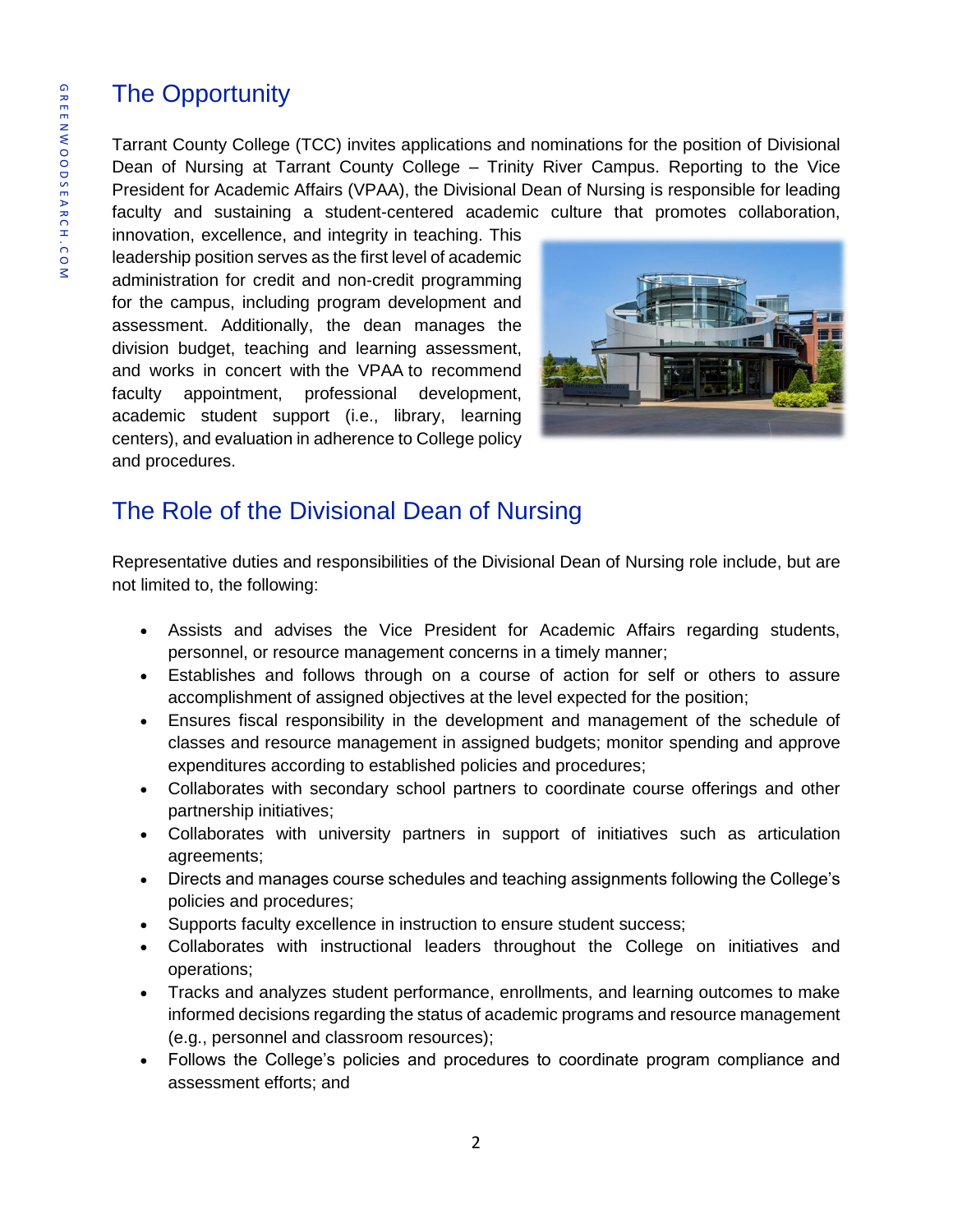• Leads in addressing Southern Association of Colleges and Schools Commission on Colleges (SACSCOC) requirements for accreditation.

#### Required Minimum Qualifications

- Master's degree in nursing from a regionally accredited college or university
- Unencumbered current license as a registered nurse in the state of Texas, or the ability to obtain one prior to hire
- Two (2) years of teaching experience in a professional nursing education program
- Two(2)years of administrative experience in an educational, government, or business/industry setting

#### Preferred Qualifications

- A Doctorate in Nursing Practice (DNP) degree with focus on healthcare leadership or healthcare informatics with five (5) years of combined administrative experience in nursing or nurse education
- Experience in academic program development, implementation, and evaluation of healthrelated education programs
- Demonstrated leadership relating to accreditation and regulatory agencies
- Experience fostering strategic partnerships and collaborations with higher education, community, and healthcare providers
- Experience in resource development and administration
- Experience cultivating high standards of academic support for students leading to high levels of student achievement and retention

#### Knowledge, Skills, and Abilities

- Ability to work effectively in a collaborative environment and a setting that is diverse
- Ability to think critically to effectively solve and communicate problems in a fast-paced environment where the demands for work are varied and unpredictable in scope and volume
- Ability to analyze data and provide sound recommendations based on policy, procedure, practice, and existing regulations
- Ability to delegate work appropriately to faculty and staff to meet College and campus deliverables
- Ability to use computer applications and enterprise systems, including proficiency with word processing, spreadsheet, and presentation software
- Skilled in excellent customer service and interpersonal skills with diverse populations
- Ability to work independently and take initiative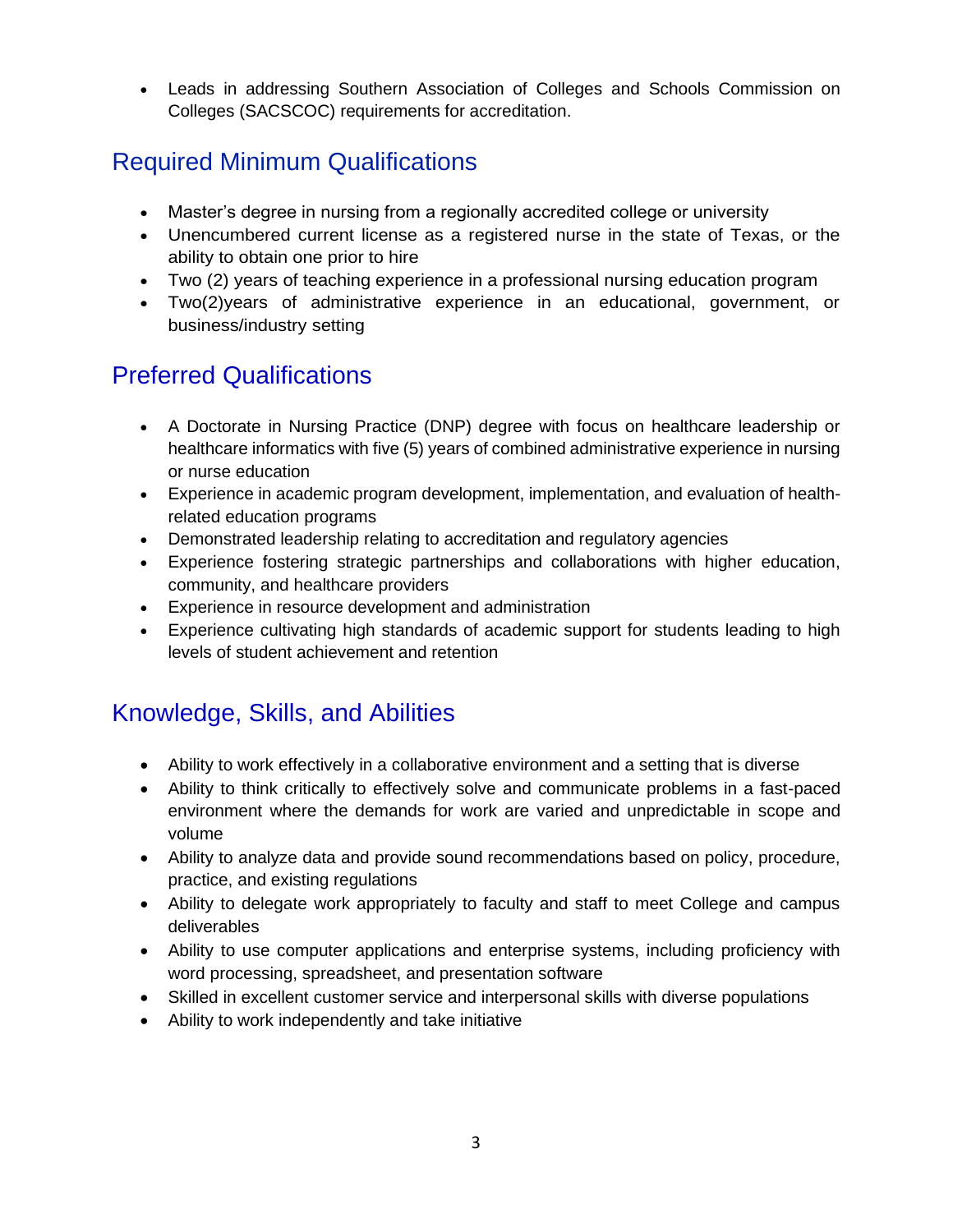### About Tarrant County College

In 1965, the citizens of Tarrant County went to the polls and gave life to the vision of establishing a two-year college—now known as Tarrant County College (TCC)*—*that would serve the needs of the community. Implicit in that vision were the values of equity and inclusion, and for over fifty years; Tarrant County has found TCC to be a place where one can find open access to quality teaching and learning. As an extension of this mission, our goals to be student-ready and serve the community call for TCC to also provide equitable opportunities to learn by rising to meet students, no matter where they are.

TCC believes that providing access to education and an equitable opportunity to learn can, and should be, a critical component to the continued growth and progress of society. Therefore, we strive to foster an educational environment that helps students learn, live, manage, and lead in a global context.

To that end, the work of [TCC's 3 Goals and 8 Principles \(3G8P\)](https://www.tccd.edu/about/mission-and-vision/college-goals-and-principles/) emphasizes the importance of:

- Understanding the context of others' lives as a way of developing a deeper appreciation for those we serve;
- Appreciating differing perspectives and experiences as an integral component of our learning together; and
- Connecting students to learning, personal, and social support resources as an additional way to advance access, opportunity, and success.

TCC, one of the 20 largest higher education institutions in the United States in the state of Texas, has six campuses located in Fort Worth, Arlington, Hurst, and online. Other sites include the TCC Opportunity Center, TCC Corporate Training Center Alliance Texas, and several learning centers. Founded in 1965, TCC is a two-year college accredited by the Southern Association of Colleges and Schools Commission on Colleges.

Tarrant County College's mission is to provide affordable and open access to quality teaching and learning. TCC offers four types of degrees—Associate of Arts, Associate of Arts in Teaching, Associate of Science, and Associate of Applied Science. In addition, degrees and certificates are offered in more than 60 different occupational/technical programs, which include 62 Associate of Applied Science (AAS) degrees and nearly 121 Certificates of Completion and 17 Occupational Skills Awards. TCC also offers a wide range of flexible, non-credit courses and programs that lead to certifications and industry-recognized credentials. Community Education & Engagement (CEE) opportunities provide a variety of personal enrichment, lifelong learning, basic skills, and community service non-credit courses and programs for the general public. Approximately 1 in every 22 Tarrant County residents takes a class at TCC each year.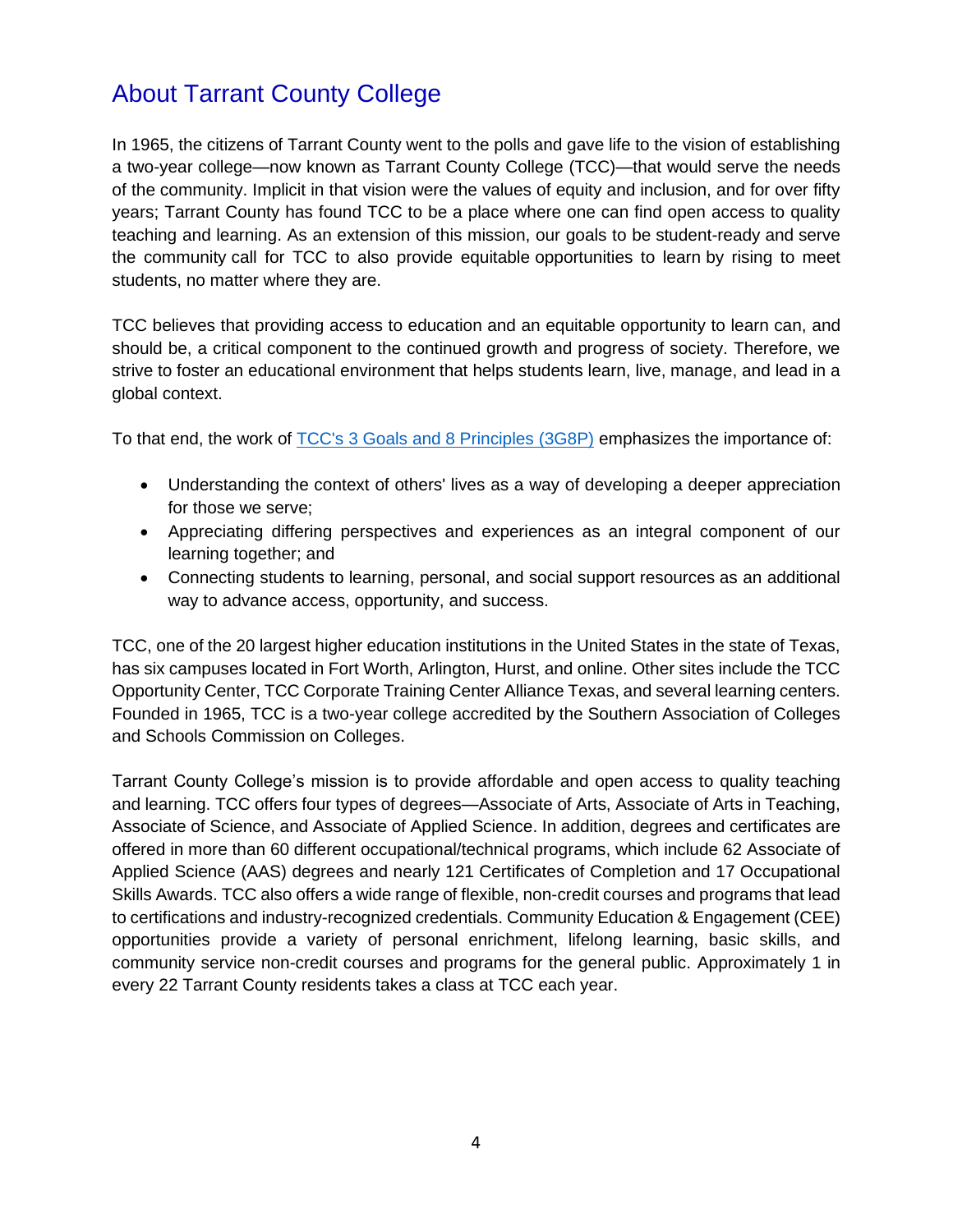TCC works very hard to offer students attractive, well-equipped 21st-century classrooms and labs to learn in and boasts award-winning programs not found anywhere else. Tarrant County College was recently ranked Number 1 in the nation among U.S. community colleges and trade schools, according to the *2021 Trade College Search*. TCC earned 24 different awards in this year's ranking.



**TCC Trinity River Campus** is located in downtown Fort Worth close to the medical district and is also the location of the district's administrative offices. **Trinity River Campus East** is excited about partnering with health care partners to develop and strengthen both credit and continuing education programs for health care professionals.

The **Trinity River Campus East** Center for Health Care Professions offers a variety of programs that support the health care services industry—one of the fastest growing segments of the Tarrant County economy. Their fully accredited programs produce licensed professionals who are ready to enter the workforce. Programs offered at this campus include: Anesthesia Technology, Central Sterile Processing, Computing Tomography (CT), Diagnostic Medical Sonography, Health Information Technology, Long Term Care Administration, Magnetic Resonance Imaging (MRI), Medical Assistant, Nuclear Medicine Technology, **Nursing**, Ophthalmic Technician, Physical Therapist Assistant, Radiologic Technology, Respiratory Care, Surgical Technology, Vascular Interventional Radiography, and **Vocational Nursing**.

**Trinity River Campus East** features and advantages are the simulation hospital offering real world experience to students, multiple learning opportunities with varied and complex conditions, reduced impact on clinical sites, increased exposure to bedside care situations, and increased opportunities for collaborations and internship. Their **mission** is to graduate highly qualified Health Care Professionals that exhibit a desire to serve and advocate for patient safety with a spirit of excellence and an aspiration for lifelong learning.

Our faculty and staff take pride in working here to support learners in bringing their goals to fruition. We are TCC Proud and resolute in our commitment to support students in completing the goals they set for themselves. We also take pride in a long history of working lockstep with our community partners—civic, educational, economic development and corporate—to ensure exceptional experiences for TCC students and families.

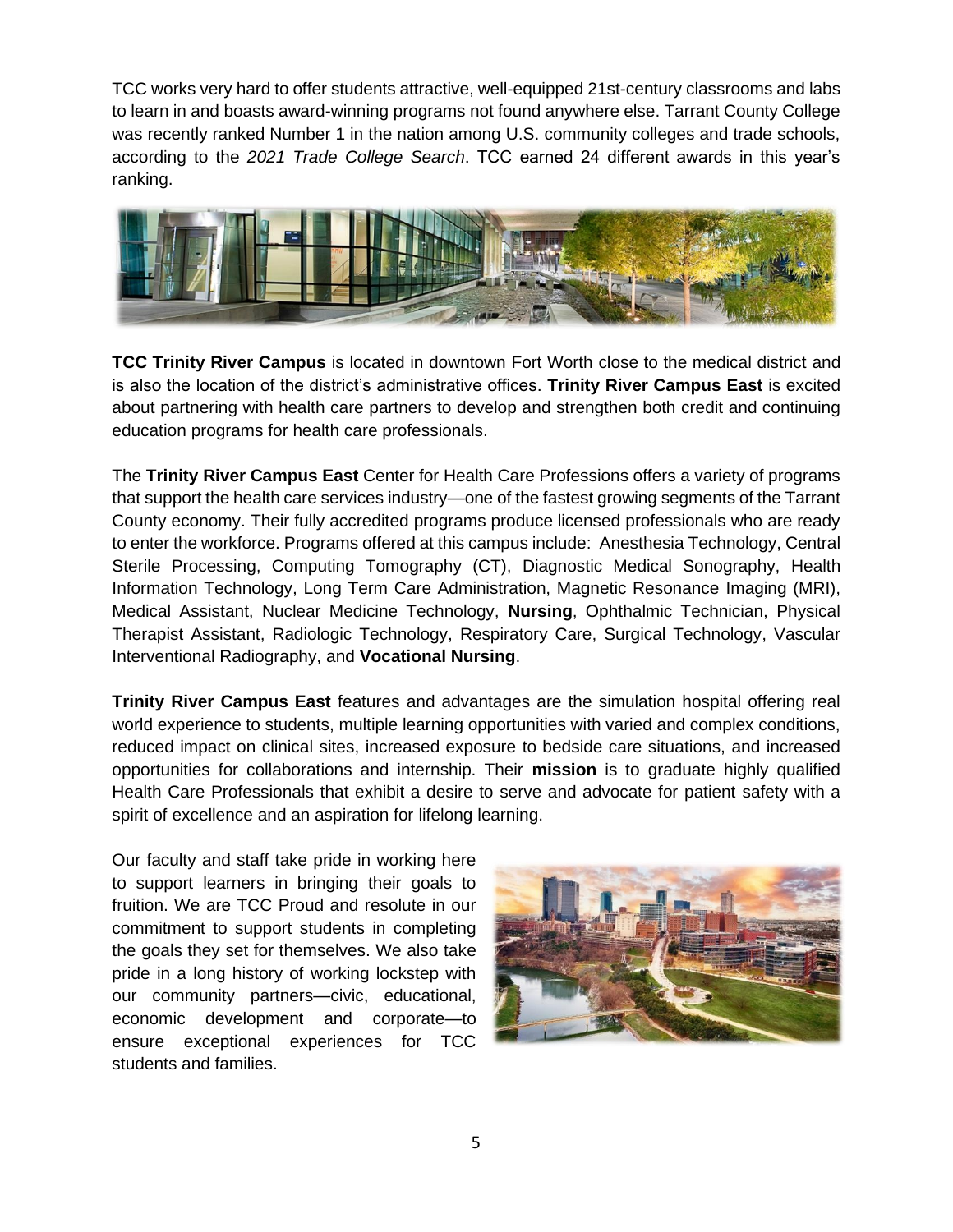Complementing TCC's outstanding faculty and award-winning programs are dedicated student development services staff who are ready to help and guide students through the educational process. In the end, TCC wants students to excel and achieve the dream of a better future.

For a copy of **TCC's Focus on Student Success: Key Performance Indicators of First Time in College Students**, please visit: [https://www.tccd.edu/documents/about/research/institutional](https://www.tccd.edu/documents/about/research/institutional-intelligence-and-research/reports/key-performance-indicators/kpi-analysis-ftic-students.pdf)[intelligence-and-research/reports/key-performance-indicators/kpi-analysis-ftic-students.pdf.](https://www.tccd.edu/documents/about/research/institutional-intelligence-and-research/reports/key-performance-indicators/kpi-analysis-ftic-students.pdf)

For a copy of **TCC's 2021 Statistical Handbook**, please visit: [https://www.tccd.edu/documents/about/research/institutional-intelligence-and](https://www.tccd.edu/documents/about/research/institutional-intelligence-and-research/statistical-handbook/2021SP-statistical-handbook.pdf)[research/statistical-handbook/2021SP-statistical-handbook.pdf.](https://www.tccd.edu/documents/about/research/institutional-intelligence-and-research/statistical-handbook/2021SP-statistical-handbook.pdf)

#### About Fort Worth, Texas

Fort Worth is the fifth-largest city in the state of Texas and the 13th-largest city in the United States, known for Texas hospitality and a dozen remarkable districts full of culture and fun. It is the county seat of Tarrant County, covering nearly 350 square miles into three other counties: Denton, Parker, and Wise.

The city of Fort Worth was established in 1849 as an army outpost on a bluff overlooking the Trinity River. Fort Worth has historically been a center of the Texas Longhorn cattle trade. It still embraces its Western heritage and traditional architecture and design. USS Fort Worth (LCS-3) is the first ship of the United States Navy named after the city. Although considered by some to be a satellite city due to its proximity to Dallas, which has held a population majority since the 1950s, Fort Worth has become one of the fastest-growing cities in the United States in recent years, particularly in the 21st century, and has more than doubled its population since 2000.

Fort Worth is home to the Van Cliburn International Piano Competition and several world-class museums designed by internationally known contemporary architects. The Kimbell Art Museum, considered to have one of the best art collections in Texas, is housed in what is widely regarded as one of the outstanding architectural achievements of the modern era. The Fort Worth Museum of Science and History, designed by famed architect Ricardo Legorreta of Mexico, engages the diverse Fort Worth community through creative, vibrant programs and exhibits.

Fort Worth is the location of several university communities: Texas Christian University, Texas Wesleyan, University of North Texas Health Science Center, and Texas A&M University School of Law. Several multinational corporations, including Bell Textron, American Airlines, BNSF Railway, and Chip 1 Exchange are headquartered in Fort Worth. The Dallas/Fort Worth International Airport, also known as DFW Airport, is the primary international airport serving the Dallas–Fort Worth metroplex area.

For additional information about Fort Worth, please visit: <https://www.fortworth.com/> or [https://www.fortworthtexas.gov/Home.](https://www.fortworthtexas.gov/Home)